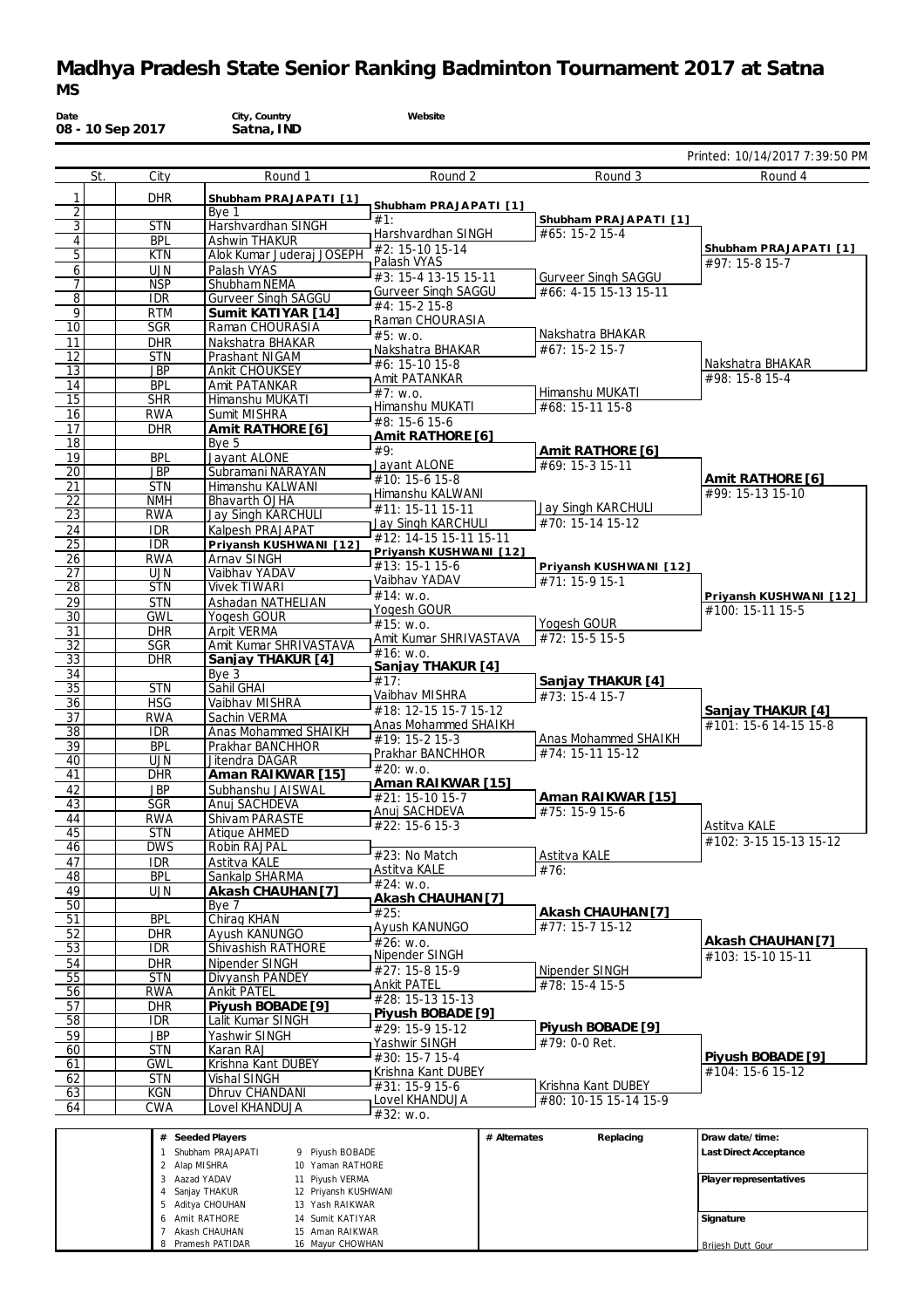# **Madhya Pradesh State Senior Ranking Badminton Tournament 2017 at Satna** *MS*

| Date            | 08 - 10 Sep 2017         | City, Country<br>Satna, IND                  | Website                           |                                    |                                |
|-----------------|--------------------------|----------------------------------------------|-----------------------------------|------------------------------------|--------------------------------|
|                 |                          |                                              |                                   |                                    | Printed: 10/14/2017 7:39:50 PM |
|                 | St.<br>City              | Round 1                                      | Round 2                           | Round 3                            | Round 4                        |
| 65              | <b>STN</b>               | Shishir DWIVEDI                              | Shishir DWIVEDI                   |                                    |                                |
| 66              | <b>HSG</b>               | Sumit BARMIYA                                | #33: W.0.                         | Shishir DWIVEDI                    |                                |
| 67<br>68        | <b>IDR</b><br><b>RWA</b> | Ayush PANDEY<br>Shubham PARASTE              | Shubham PARASTE                   | #81: 15-8 15-8                     |                                |
| 69              | <b>DHR</b>               | Nilesh CHOUDHARY                             | #34: 15-8 15-11                   |                                    | Piyush VERMA [11]              |
| 70              | <b>DTA</b>               | Saksham RAJPAL                               |                                   |                                    | #105: 15-8 10-15 15-13         |
| 71              | <b>JBP</b>               | Tushar GANGAKHEDKAR                          | #35: No Match                     | Piyush VERMA [11]                  |                                |
| 72              | <b>BPL</b>               | Piyush VERMA [11]                            | Piyush VERMA [11]<br>#36: W.0.    | #82:                               |                                |
| 73              | <b>JBP</b>               | Rajendra GAUR                                | Rajendra GAUR                     |                                    |                                |
| 74              | <b>STN</b>               | Yashovardhan SINGH                           | #37: 15-7 15-4                    | Rajendra GAUR                      |                                |
| 75              | <b>RTM</b><br><b>DWS</b> | Abhishek GURJAR<br>Shubham MALVIYA           |                                   | #83:                               |                                |
| 76<br>77        | <b>BPL</b>               | Yashkant SINGH                               | #38: No Match                     |                                    | Pramesh PATIDAR [8]            |
| 78              | <b>IDR</b>               | Tanay GOYAL                                  | Tanay GOYAL                       |                                    | #106: 15-13 15-8               |
| $\overline{79}$ |                          | Bye 8                                        | #39: W.0.                         | Pramesh PATIDAR [8]                |                                |
| 80              | <b>DHR</b>               | Pramesh PATIDAR [8]                          | Pramesh PATIDAR [8]               | #84: 15-7 15-6                     |                                |
| 81              | <b>CWA</b>               | <b>Adesh AGREY</b>                           | #40:                              |                                    |                                |
| 82              | <b>SGR</b>               | Vaibhav THAKUR                               | Vaibhav THAKUR<br>#41: 15-4 15-11 |                                    |                                |
| 83              | <b>STN</b>               | Krishna DWIVEDI                              | Neeraj GAIKWAD                    | Vaibhav THAKUR<br>#85: 15-7 15-3   |                                |
| 84              | <b>BPL</b>               | Neeraj GAIKWAD                               | #42: 13-15 15-8 15-9              |                                    | Mayur CHOWHAN [16]             |
| 85              | <b>RWA</b>               | Prashant CHATURVEDI                          | Prashant CHATURVEDI               |                                    | #107: 15-13 14-15 15-9         |
| 86              | <b>STN</b>               | Sanam SINGH                                  | #43: 11-15 15-10 15-14            | Mayur CHOWHAN [16]                 |                                |
| 87              | <b>IDR</b>               | <b>Austen NATHANIEL</b>                      | Mayur CHOWHAN [16]                | #86: 15-4 15-8                     |                                |
| 88<br>89        | <b>DHR</b><br><b>NMH</b> | Mayur CHOWHAN [16]<br><b>Jay SHRIVASTAVA</b> | #44: 15-6 15-10                   |                                    |                                |
| 90              | <b>IDR</b>               | Aniket PARDESHI                              | Aniket PARDESHI                   |                                    |                                |
| 91              | <b>STN</b>               | Akbar KHAN                                   | #45: 15-4 15-5                    | Aniket PARDESHI                    |                                |
| 92              | <b>RWA</b>               | Abhimanyu DWIVEDI                            | Abhimanyu DWIVEDI                 | #87: 15-7 15-5                     |                                |
| 93              | <b>BPL</b>               | Shubham KUSHWAHA                             | #46: 15-5 15-0                    |                                    | Aazad YADAV [3]                |
| 94              | <b>JBP</b>               | Pranav JAIN                                  | Shubham KUSHWAHA                  |                                    | #108: 15-14 13-15 15-6         |
| 95              |                          | Bye 4                                        | #47: 15-10 15-9                   | Aazad YADAV [3]<br>#88: 15-3 15-10 |                                |
| 96              | <b>DHR</b>               | Aazad YADAV [3]                              | Aazad YADAV [3]<br>#48:           |                                    |                                |
| 97              | <b>IDR</b>               | Sonu Kumar SINGH                             | Sonu Kumar SINGH                  |                                    |                                |
| 98              | <b>UJN</b>               | Arin YADAV                                   | #49: w.o.                         | Sonu Kumar SINGH                   |                                |
| 99<br>100       | <b>HSG</b><br><b>STN</b> | Yash KULTHE                                  |                                   | #89:                               |                                |
| 101             | <b>SHR</b>               | Tripathi SOURABH<br>Prashant SHARMA          | #50: No Match                     |                                    | Yash RAIKWAR [13]              |
| 102             | <b>BPL</b>               | <b>Tanmay SINGH</b>                          | Tanmay SINGH                      |                                    | #109: 15-4 15-7                |
| 103             | JBP                      | Anugrah CHOUBEY                              | #51: w.o.                         | Yash RAIKWAR [13]                  |                                |
| 104             | <b>DHR</b>               | Yash RAIKWAR [13]                            | Yash RAIKWAR [13]                 | #90: 15-3 15-1                     |                                |
| 105             | SGR                      | Harish Kumar KORI                            | #52: 15-8 15-6                    |                                    |                                |
| 106             | <b>IDR</b>               | Nilesh YADAV                                 | Harish Kumar KORI                 |                                    |                                |
| 107             | <b>BPL</b>               | Rahul RAJAK                                  | #53: W.0.<br>Rahul RAJAK          | Rahul RAJAK                        |                                |
| 108             | <b>UJN</b>               | Aavansh YADAV                                | #54: 15-8 15-9                    | #91: 15-6 15-9                     | Aditya CHOUHAN [5]             |
| 109             | <b>RWA</b>               | Utkarsh BHARTIYA                             | Utkarsh BHARTIYA                  |                                    | #110: 15-9 15-10               |
| 110             | <b>STN</b>               | Amrinder SINGH                               | #55: 15-7 15-13                   | Aditya CHOUHAN [5]                 |                                |
| 111             |                          | Bye 6                                        | Aditya CHOUHAN [5]                | #92: 15-6 15-9                     |                                |
| 112             | <b>DHR</b>               | Aditya CHOUHAN [5]                           | #56:                              |                                    |                                |
| 113             | <b>STN</b>               | Deepsun TIWARI<br>Anurag RICHHARIYA          | Anurag RICHHARIYA                 |                                    |                                |
| 114<br>115      | BPL<br><b>SGR</b>        | Aaditya Singh KURMI                          | #57: 15-4 15-5                    | Kanishq MISHRA                     |                                |
| 116             | <b>IDR</b>               | Kanishq MISHRA                               | Kanishq MISHRA                    | #93: 15-10 15-3                    |                                |
| 117             | <b>KTN</b>               | Yash AGRAWAL                                 | #58: 15-9 15-13                   |                                    | Kanishq MISHRA                 |
| 118             | JBP                      | Akash KHATRI                                 | Yash AGRAWAL                      |                                    | #111: 6-15 15-6 15-12          |
| 119             | <b>GUN</b>               | Abhishek Kant PRASAD                         | #59: 14-15 15-10 15-14            | Yaman RATHORE [10]                 |                                |
| 120             | <b>DHR</b>               | Yaman RATHORE [10]                           | Yaman RATHORE [10]                | #94: 15-11 15-9                    |                                |
| 121             | <b>DHR</b>               | Utkarsh DWIVEDI                              | #60: 15-3 15-4<br>Kishore ROHRA   |                                    |                                |
| 122             | <b>STN</b>               | Kishore ROHRA                                | #61: w.o.                         | Anish SINGH                        |                                |
| 123             | <b>RWA</b>               | Anish SINGH                                  | Anish SINGH                       | #95: 15-12 15-13                   |                                |
| 124             | <b>GWL</b>               | Ameen QURESHI                                | #62: w.o.                         |                                    | Alap MISHRA [2]                |
| 125             | <b>IDR</b>               | Ravindra BENAL                               | Apoory AGREY                      |                                    | #112: 15-3 15-8                |
| <u>126</u>      | <b>CWA</b>               | Apoorv AGREY                                 | #63: 15-3 15-6                    | Alap MISHRA [2]                    |                                |
| 127             |                          | Bye 2                                        | Alap MISHRA [2]                   | #96: 15-10 15-12                   |                                |
| 128             | <b>UJN</b>               | Alap MISHRA [2]                              | #64:                              |                                    |                                |
|                 |                          | # Seeded Players                             |                                   | # Alternates<br>Replacing          | Draw date/time:                |
|                 |                          | 1 Shubham PRAJAPATI<br>9 Piyush BOBADE       |                                   |                                    | Last Direct Acceptance         |
|                 |                          | 2 Alap MISHRA<br>10 Yaman RATHORE            |                                   |                                    |                                |
|                 |                          | 3 Aazad YADAV<br>11 Piyush VERMA             |                                   |                                    | Player representatives         |
|                 |                          | 4 Sanjay THAKUR<br>12 Priyansh KUSHWANI      |                                   |                                    |                                |
|                 |                          | 5 Aditya CHOUHAN<br>13 Yash RAIKWAR          |                                   |                                    |                                |
|                 |                          | 6 Amit RATHORE<br>14 Sumit KATIYAR           |                                   |                                    | Signature                      |

Brijesh Dutt Gour

7 Akash CHAUHAN 8 Pramesh PATIDAR 15 Aman RAIKWAR 16 Mayur CHOWHAN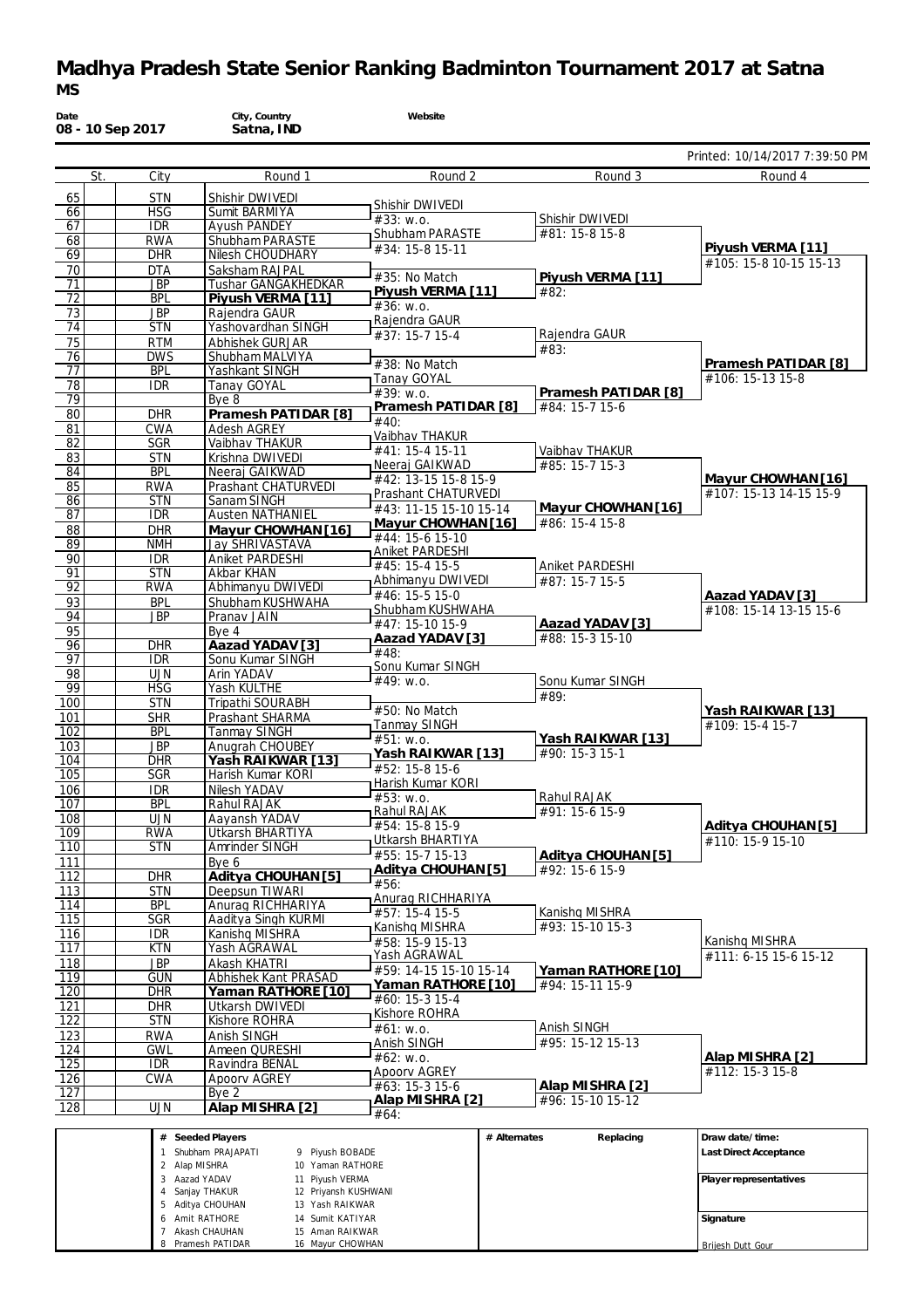#### **Madhya Pradesh State Senior Ranking Badminton Tournament 2017 at Satna** *MS*



Brijesh Dutt Gour

8 Pramesh PATIDAR

16 Mayur CHOWHAN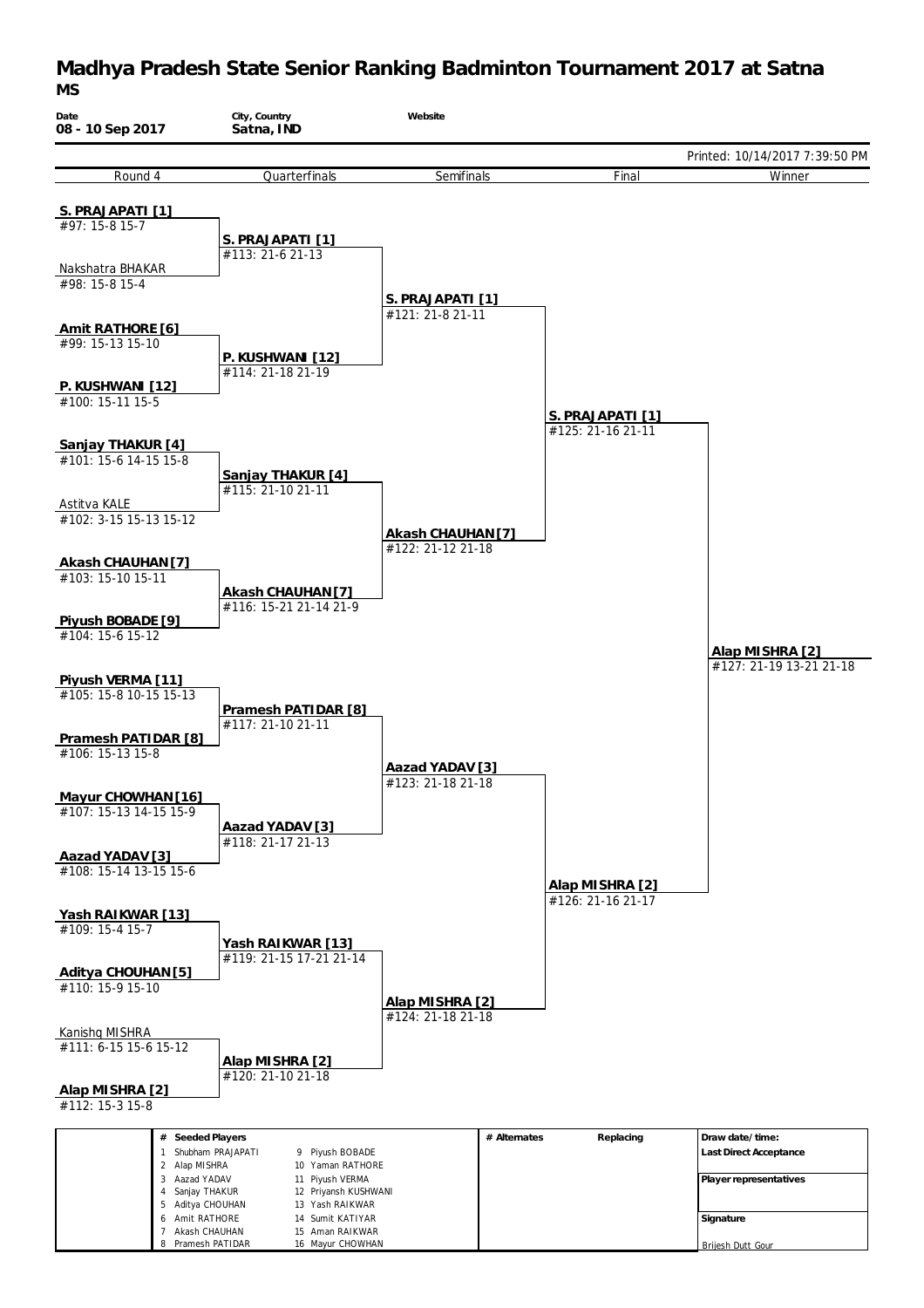### **Madhya Pradesh State Senior Ranking Badminton Tournament 2017 at Satna** *MD*

| Date            | 08 - 10 Sep 2017 |                          | City, Country<br>Satna, IND              | Website                             |                                     |                                        |
|-----------------|------------------|--------------------------|------------------------------------------|-------------------------------------|-------------------------------------|----------------------------------------|
|                 |                  |                          |                                          |                                     |                                     | Printed: 10/14/2017 7:40:39 PM         |
|                 | St.              | City                     | Round 1                                  | Round 2                             | Round 3                             | Quarterfinals                          |
|                 |                  | <b>DHR</b>               | Piyush BOBADE [1]                        |                                     |                                     |                                        |
| $\mathbf{1}$    |                  | <b>DHR</b>               | Shubham PRAJAPATI                        | Piyush BOBADE [1]                   |                                     |                                        |
|                 |                  |                          |                                          | Shubham PRAJAPATI                   | Piyush BOBADE [1]                   |                                        |
| $\overline{2}$  |                  | <b>STN</b>               | Bye 1<br><b>Ashok AGRAWAL</b>            | #1:                                 | Shubham PRAJAPATI                   |                                        |
| $\mathbf{3}$    |                  | STN                      | Gappu KHAN                               | Rishabh SHUKLA                      | #33: 15-5 11-15 15-5                |                                        |
|                 |                  | <b>BPL</b>               | Rishabh SHUKLA                           | Piyush VERMA                        |                                     |                                        |
| $\overline{4}$  |                  | <b>BPL</b><br><b>SGR</b> | Piyush VERMA<br>Harish Kumar KORI        | #2: 15-4 15-7                       |                                     | Piyush BOBADE [1]<br>Shubham PRAJAPATI |
| $\overline{5}$  |                  | <b>SGR</b>               | Amit Kumar SHRIVASTAVA                   | Harish Kumar KORI                   |                                     | #49: 21-4 21-16                        |
|                 |                  |                          |                                          | Amit Kumar SHRIVASTAVA              |                                     |                                        |
| 6               |                  | <b>JBP</b>               | Bye 9<br>Dinesh KALWAY                   | #3:                                 | Dinesh JANWANI                      |                                        |
| $7\overline{ }$ |                  | <b>JBP</b>               | Mohir WAHI                               | Dinesh JANWANI                      | Vimal MURARKA<br>#34: 15-8 15-10    |                                        |
|                 |                  | <b>STN</b>               | Dinesh JANWANI                           | Vimal MURARKA                       |                                     |                                        |
| $\,8\,$         |                  | <b>STN</b>               | Vimal MURARKA                            | #4: 15-5 13-15 15-6                 |                                     |                                        |
|                 |                  | <b>DHR</b>               | Mayur CHOWHAN [8]                        |                                     |                                     |                                        |
| 9               |                  | <b>DHR</b>               | Prateek SINGH                            | Mayur CHOWHAN [8]<br>Prateek SINGH  |                                     |                                        |
| 10 <sup>1</sup> |                  |                          | Bye 5                                    | #5:                                 | Mayur CHOWHAN [8]                   |                                        |
|                 |                  | <b>RWA</b>               | Abhimanyu DWIVEDI                        |                                     | Prateek SINGH                       |                                        |
| 11              |                  | <b>RWA</b>               | Jay Singh KARCHULI                       | Abhimanyu DWIVEDI                   | #35: 15-2 15-7                      |                                        |
|                 |                  | <b>HSG</b>               | Yash KULTHE                              | Jay Singh KARCHULI                  |                                     | Mayur CHOWHAN [8]                      |
| 12              |                  | <b>IDR</b><br>UJN        | <b>Austen NATHANIEL</b><br>Arin YADAV    | #6: W.0.                            |                                     | Prateek SINGH                          |
| 13              |                  | <b>UJN</b>               | Vaibhav YADAV                            | Arin YADAV                          |                                     | #50: 21-16 21-11                       |
|                 |                  |                          |                                          | Vaibhav YADAV                       |                                     |                                        |
| 14              |                  |                          | <b>Bye 13</b>                            | #7:                                 | Himanshu MUKATI                     |                                        |
| 15              |                  | <b>STN</b><br><b>STN</b> | <b>Atique AHMED</b><br><b>Atul SINGH</b> | Himanshu MUKATI                     | Shubham PARASTE<br>#36: 15-11 15-14 |                                        |
|                 |                  | <b>SHR</b>               | Himanshu MUKATI                          | Shubham PARASTE                     |                                     |                                        |
| 16              |                  | RWA                      | Shubham PARASTE                          | #8: 15-11 15-4                      |                                     |                                        |
|                 |                  | <b>DHR</b>               | Aman RAIKWAR [4]                         | Aman RAIKWAR [4]                    |                                     |                                        |
| 17              |                  | <b>DHR</b>               | Yash RAIKWAR                             | Yash RAIKWAR                        |                                     |                                        |
| 18              |                  |                          | Bye $3$                                  | #9:                                 | Aman RAIKWAR [4]                    |                                        |
|                 |                  | <b>BPL</b>               | Amit PATANKAR                            |                                     | Yash RAIKWAR                        |                                        |
| 19              |                  | <b>BPL</b><br><b>STN</b> | Anurag RICHHARIYA<br><b>Amit AWASTHI</b> | Amit PATANKAR                       | #37: 15-10 15-9                     |                                        |
| 20              |                  | <b>STN</b>               | Pawan TIWARI                             | Anurag RICHHARIYA<br>#10: 15-3 15-9 |                                     | Aman RAIKWAR [4]                       |
|                 |                  | <b>STN</b>               | Sanam SINGH                              |                                     |                                     | Yash RAIKWAR                           |
| 21              |                  | <b>STN</b>               | <b>Vivek SONI</b>                        | Sanam SINGH                         |                                     | $#51: 21-11 21-19$                     |
|                 |                  |                          |                                          | <b>Vivek SONI</b>                   | Yaman RATHORE                       |                                        |
| 22              |                  | <b>DHR</b>               | <b>Bye 11</b><br>Yaman RATHORE           | #11:                                | Anas Mohammed SHAIKH                |                                        |
| 23              |                  | <b>IDR</b>               | Anas Mohammed SHAIKH                     | Yaman RATHORE                       | #38: 15-11 15-13                    |                                        |
|                 |                  | $\overline{\text{JBP}}$  | Kumar Singh CHANDRA                      | Anas Mohammed SHAIKH                |                                     |                                        |
| 24              |                  | <b>JBP</b><br><b>GWL</b> | <b>Tushar GANGAKHEDKAR</b>               | #12: W.0.                           |                                     |                                        |
| 25              |                  | <b>UJN</b>               | Yogesh GOUR [7]<br>Palash VYAS           | Yogesh GOUR [7]                     |                                     |                                        |
|                 |                  |                          |                                          | Palash VYAS                         |                                     |                                        |
| 26              |                  |                          | Bye 7                                    | #13:                                | Astitva KALE                        |                                        |
|                 |                  | <b>IDR</b>               | Astitva KALE                             |                                     | Aniket PARDESHI                     |                                        |
| 27              |                  | <b>IDR</b><br><b>STN</b> | Aniket PARDESHI<br>Himanshu LALWANI      | Astitva KALE<br>Aniket PARDESHI     | #39: 14-15 15-7 15-12               |                                        |
| $\frac{28}{1}$  |                  | STN                      | Kishore ROHRA                            | #14: 15-9 15-7                      |                                     | Alap MISHRA                            |
|                 |                  | UJN                      | Alap MISHRA                              |                                     |                                     | Prabhat SIRSAT                         |
| $-29$           |                  | <b>UJN</b>               | Prabhat SIRSAT                           | Alap MISHRA                         |                                     | #52: W.0.                              |
| 30              |                  |                          | <b>Bye 15</b>                            | Prabhat SIRSAT                      | Alap MISHRA                         |                                        |
|                 |                  | <b>GWL</b>               | Krishna Kant DUBEY                       | #15:                                | Prabhat SIRSAT                      |                                        |
| $\frac{31}{2}$  |                  | <b>RTM</b>               | Abhishek GURJAR                          | Subhanshu JAISWAL                   | #40: 15-9 15-13                     |                                        |
| 32              |                  | <b>JBP</b>               | Subhanshu JAISWAL                        | Akash KHATRI                        |                                     |                                        |
|                 |                  | JBP                      | Akash KHATRI                             | #16: w.o.                           |                                     |                                        |

| # Seeded Players                                       |                                                     | # Alternates | Replacing | Draw date/time:                |
|--------------------------------------------------------|-----------------------------------------------------|--------------|-----------|--------------------------------|
| Pivush BOBADE<br>Shubham PRAJAPATI                     | Priyansh KUSHWANI<br>5<br>Kanishg MISHRA            |              |           | Last Direct Acceptance         |
| 2 Pramesh PATIDAR<br>Sanjay THAKUR<br>3 Nipender SINGH | 6 Akash CHAUHAN<br>Jitendra DAGAR<br>Yogesh GOUR    |              |           | Player representatives         |
| Aazad YADAV<br>Aman RAIKWAR<br>Yash RAIKWAR            | Palash VYAS<br>Mayur CHOWHAN<br>8.<br>Prateek SINGH |              |           | Signature<br>Brijesh Dutt Gour |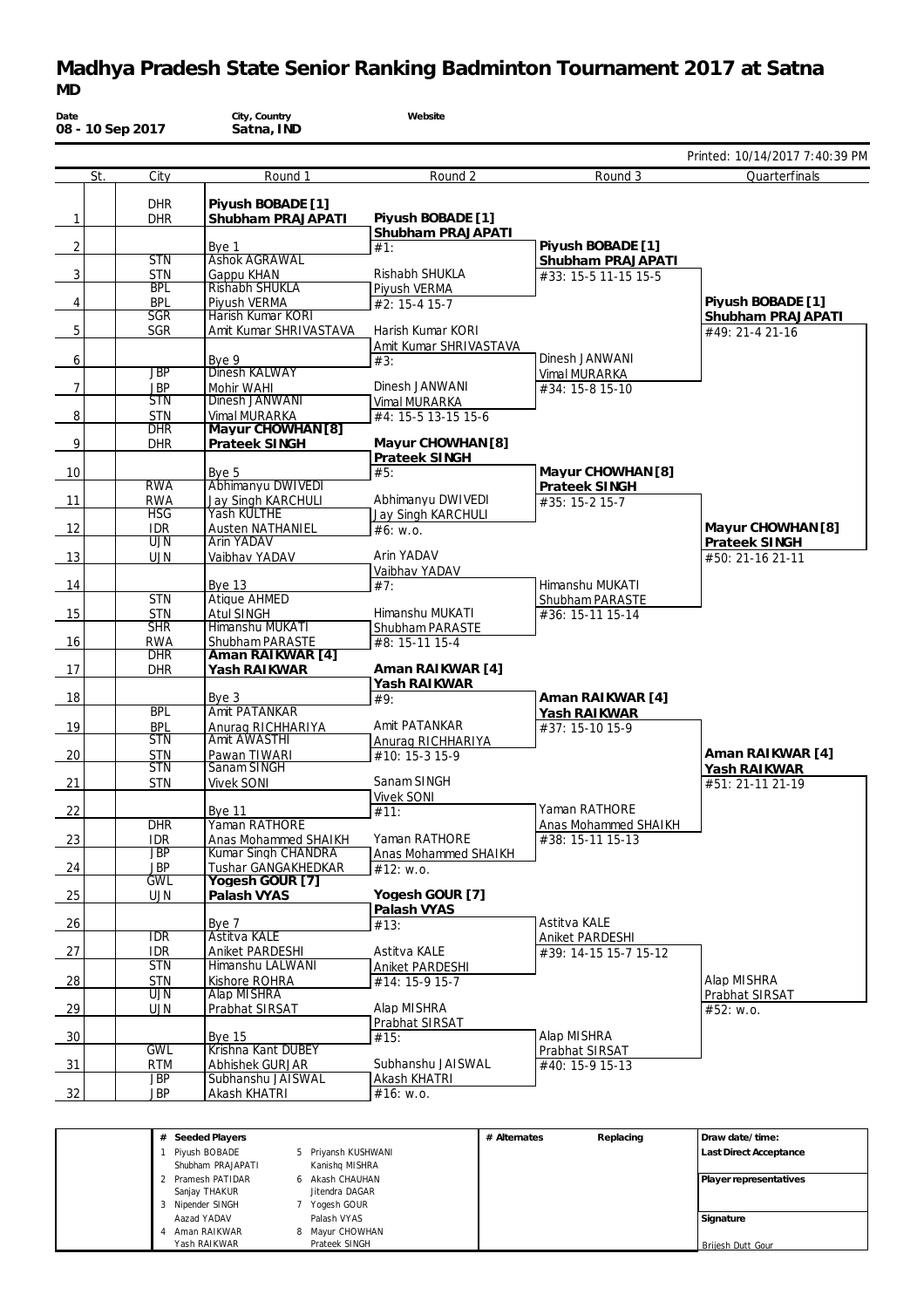### **Madhya Pradesh State Senior Ranking Badminton Tournament 2017 at Satna** *MD*

| Date           | 08 - 10 Sep 2017         | City, Country<br>Satna, IND              | Website                               |                        |                                |
|----------------|--------------------------|------------------------------------------|---------------------------------------|------------------------|--------------------------------|
|                |                          |                                          |                                       |                        | Printed: 10/14/2017 7:40:39 PM |
|                | City<br>St.              | Round 1                                  | Round 2                               | Round 3                | Quarterfinals                  |
|                | <b>STN</b>               | Krishna DWIVEDI                          |                                       |                        |                                |
| 33             | <b>STN</b>               | Tripathi SOURABH                         | Nakshatra BHAKAR                      |                        |                                |
|                | <b>DHR</b>               | Nakshatra BHAKAR                         | Aditya CHOUHAN                        |                        |                                |
| $\frac{34}{ }$ | <b>DHR</b>               | Aditya CHOUHAN                           | #17: W.0.                             | Nakshatra BHAKAR       |                                |
|                | <b>JBP</b>               | Anugrah CHOUBEY                          |                                       | Aditya CHOUHAN         |                                |
| 35             | <b>JBP</b>               | Yashwir SINGH                            | Anand NAMDEO                          | #41: 15-11 15-6        |                                |
| $-36$          | <b>RWA</b><br><b>IDR</b> | <b>Anand NAMDEO</b><br>Lalit Kumar SINGH | Lalit Kumar SINGH<br>#18: 15-13 15-14 |                        | Priyansh KUSHWANI [5]          |
|                | <b>RWA</b>               | Sumit MISHRA                             |                                       |                        | Kanishq MISHRA                 |
| $\frac{37}{2}$ | <b>RWA</b>               | Anish SINGH                              | Sumit MISHRA                          |                        | #53: 21-10 19-21 21-11         |
|                | <b>STN</b>               | Anand GUPTA                              | Anish SINGH                           |                        |                                |
| 38             | <b>STN</b>               | <b>BLMISHRA</b>                          | #19: 15-13 15-11                      | Priyansh KUSHWANI [5]  |                                |
|                |                          |                                          |                                       | Kanishq MISHRA         |                                |
| $\frac{39}{2}$ |                          | Bye 8                                    | Priyansh KUSHWANI [5]                 | #42: 15-5 15-11        |                                |
|                | <b>IDR</b>               | Priyansh KUSHWANI [5] Kanishq MISHRA     |                                       |                        |                                |
| 40             | <b>IDR</b><br><b>STN</b> | Kanishq MISHRA<br>Yash PARIHAR           | #20:                                  |                        |                                |
| 41             | <b>STN</b>               | Abhinav SHRIVASTAVA                      | Gauravdeep MAHADIK                    |                        |                                |
|                | <b>UJN</b>               | Gauravdeep MAHADIK                       | Anurag SHARMA                         |                        |                                |
| 42             | <b>UJN</b>               | Anurag SHARMA                            | #21: 15-14 7-15 15-12                 | Javant ALONE           |                                |
|                |                          |                                          |                                       | Tanveer SINGH          |                                |
| 43             |                          | <b>Bye 12</b>                            | Jayant ALONE                          | #43: 15-4 15-9         |                                |
|                | <b>BPL</b>               | Jayant ALONE                             | <b>Tanveer SINGH</b>                  |                        |                                |
| 44             | <b>BPL</b>               | <b>Tanveer SINGH</b>                     | #22:                                  |                        | Nipender SINGH [3]             |
|                | <b>STN</b>               | <b>Akhtar HUSSAIN</b>                    | Akhtar HUSSAIN                        |                        | Aazad YADAV                    |
| 45             | <b>STN</b><br>JBP        | Neeraj PARBANDA<br>Rajendra GAUR         | Neeraj PARBANDA                       |                        | #54: 21-15 21-15               |
| 46             | <b>RTM</b>               | Sumit KATIYAR                            | #23: W.0.                             | Nipender SINGH [3]     |                                |
|                |                          |                                          |                                       | Aazad YADAV            |                                |
| 47             |                          | Bye 4                                    | Nipender SINGH [3]                    | #44: 15-9 15-13        |                                |
|                | <b>DHR</b>               | Nipender SINGH [3]                       | Aazad YADAV                           |                        |                                |
| 48             | <b>DHR</b>               | Aazad YADAV                              | #24:                                  |                        |                                |
|                | <b>HSG</b>               | Sumit BARMIYA                            |                                       |                        |                                |
| 49             | <b>HSG</b><br><b>SGR</b> | Vaibhav MISHRA<br>Aaditya Singh KURMI    | Aaditya Singh KURMI                   |                        |                                |
| 50             | <b>SGR</b>               | Vaibhav THAKUR                           | Vaibhav THAKUR<br>#25: w.o.           | Aaditya Singh KURMI    |                                |
|                |                          |                                          |                                       | Vaibhav THAKUR         |                                |
| 51             |                          | Bye 14                                   | Sagar GHAI                            | #45: 15-12 15-9        |                                |
|                | <b>STN</b>               | Sagar GHAI                               | Sahil GHAI                            |                        |                                |
| 52             | <b>STN</b>               | Sahil GHAI                               | #26:                                  |                        | Akash CHAUHAN [6]              |
|                | <b>STN</b>               | <b>Prashant KUMAR</b>                    |                                       |                        | Jitendra DAGAR                 |
| 53             | <b>STN</b>               | <b>Atul SINGHH</b>                       | Prashant KUMAR                        |                        | #55: 21-16 21-19               |
|                | <b>JBP</b>               | Mukesh KALWAY                            | <b>Atul SINGHH</b>                    | Akash CHAUHAN [6]      |                                |
| 54             | <b>JBP</b>               | Chen WINSUN                              | #27: w.o.                             | Jitendra DAGAR         |                                |
| 55             |                          | Bye 6                                    | Akash CHAUHAN [6]                     | #46: 15-4 15-13        |                                |
|                | $\overline{\text{UJN}}$  | Akash CHAUHAN [6]                        | Jitendra DAGAR                        |                        |                                |
| 56             | <b>UJN</b>               | Jitendra DAGAR                           | #28:                                  |                        |                                |
|                | <b>RWA</b>               | Mritunjay BHARADWAJ                      |                                       |                        |                                |
| 57             | <b>RWA</b>               | Shubham DUBEY                            | Mritunjay BHARADWAJ                   |                        |                                |
|                | <b>STN</b>               | <b>Balkrishna SHARMA</b>                 | Shubham DUBEY                         |                        |                                |
| 58             | <b>STN</b>               | Sujeet TIWARI                            | #29: 15-8 15-10                       | <b>Apoorv AGREY</b>    |                                |
|                |                          |                                          |                                       | Lovel KHANDUJA         |                                |
| 59             | <b>CWA</b>               | <b>Bye 10</b><br><b>Apoorv AGREY</b>     | Apoory AGREY<br>Lovel KHANDUJA        | #47: 15-12 13-15 15-13 |                                |
| 60             | <b>CWA</b>               | Lovel KHANDUJA                           |                                       |                        | Pramesh PATIDAR [2]            |
|                | <b>BPL</b>               | Prashant CHANDRAVANSHI                   | #30:                                  |                        | Sanjay THAKUR                  |
| 61             | <b>BPL</b>               | Chirag KHAN                              | Yash AGRAWAL                          |                        | #56: 21-14 22-20               |
|                | KTN                      | Yash AGRAWAL                             | Alok Kumar Juderaj JOSEPH             |                        |                                |
| 62             | <b>KTN</b>               | Alok Kumar Juderaj JOSEPH   #31: w.o.    |                                       | Pramesh PATIDAR [2]    |                                |
|                |                          |                                          |                                       | Sanjay THAKUR          |                                |
| 63             |                          | Bye 2                                    | Pramesh PATIDAR [2]                   | #48: 15-10 15-12       |                                |
| 64             | <b>DHR</b>               | Pramesh PATIDAR [2]                      | Sanjay THAKUR                         |                        |                                |
|                | <b>DHR</b>               | Sanjay THAKUR                            | #32:                                  |                        |                                |

| # Seeded Players                                       |                                                  | # Alternates | Replacing | Draw date/time:        |
|--------------------------------------------------------|--------------------------------------------------|--------------|-----------|------------------------|
| Piyush BOBADE<br>Shubham PRAJAPATI                     | 5 Priyansh KUSHWANI<br>Kanishg MISHRA            |              |           | Last Direct Acceptance |
| 2 Pramesh PATIDAR<br>Sanjay THAKUR<br>3 Nipender SINGH | 6 Akash CHAUHAN<br>Jitendra DAGAR<br>Yogesh GOUR |              |           | Player representatives |
| Aazad YADAV<br>Aman RAIKWAR                            | Palash VYAS<br>8 Mayur CHOWHAN                   |              |           | Signature              |
| Yash RAIKWAR                                           | Prateek SINGH                                    |              |           | Briiesh Dutt Gour      |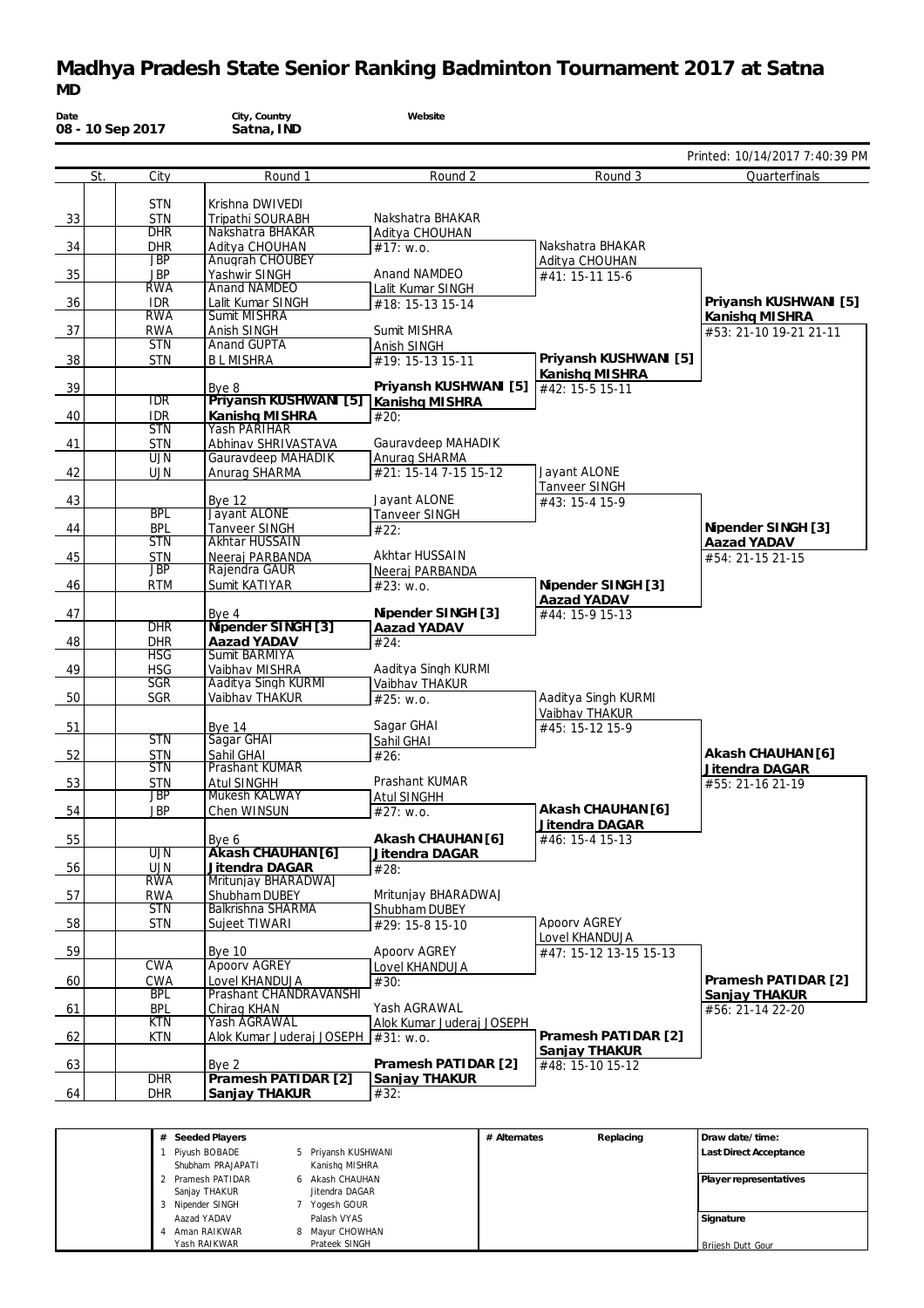#### **Madhya Pradesh State Senior Ranking Badminton Tournament 2017 at Satna** *MD*

| Date<br>08 - 10 Sep 2017                 | City, Country<br>Satna, IND           | Website                                |                                        |
|------------------------------------------|---------------------------------------|----------------------------------------|----------------------------------------|
|                                          |                                       |                                        | Printed: 10/14/2017 7:40:39 PM         |
| Quarterfinals                            | Semifinals                            | Final                                  | Winner                                 |
|                                          |                                       |                                        |                                        |
| Piyush BOBADE [1]                        |                                       |                                        |                                        |
| Shubham PRAJAPATI<br>#49: 21-4 21-16     |                                       |                                        |                                        |
|                                          | Piyush BOBADE [1]                     |                                        |                                        |
|                                          | Shubham PRAJAPATI<br>#57: 21-18 21-19 |                                        |                                        |
| Mayur CHOWHAN [8]                        |                                       |                                        |                                        |
| Prateek SINGH                            |                                       |                                        |                                        |
| #50: 21-16 21-11                         |                                       |                                        |                                        |
|                                          |                                       | Piyush BOBADE [1]<br>Shubham PRAJAPATI |                                        |
|                                          |                                       | #61: 19-21 21-14 21-18                 |                                        |
| Aman RAIKWAR [4]                         |                                       |                                        |                                        |
| Yash RAIKWAR<br>#51: 21-11 21-19         |                                       |                                        |                                        |
|                                          | Aman RAIKWAR [4]                      |                                        |                                        |
|                                          | Yash RAIKWAR                          |                                        |                                        |
|                                          | #58: 21-17 19-21 21-13                |                                        |                                        |
| Alap MISHRA<br>Prabhat SIRSAT            |                                       |                                        |                                        |
| #52: w.o.                                |                                       |                                        |                                        |
|                                          |                                       |                                        | Piyush BOBADE [1]<br>Shubham PRAJAPATI |
|                                          |                                       |                                        | #63: 21-17 21-23 21-16                 |
| Priyansh KUSHWANI [5]                    |                                       |                                        |                                        |
| Kanishq MISHRA<br>#53: 21-10 19-21 21-11 |                                       |                                        |                                        |
|                                          | Nipender SINGH [3]                    |                                        |                                        |
|                                          | Aazad YADAV                           |                                        |                                        |
|                                          | #59: 21-19 17-21 23-21                |                                        |                                        |
| Nipender SINGH [3]<br>Aazad YADAV        |                                       |                                        |                                        |
| #54: 21-15 21-15                         |                                       |                                        |                                        |
|                                          |                                       | Pramesh PATIDAR [2]<br>Sanjay THAKUR   |                                        |
|                                          |                                       | #62: 21-19 21-18                       |                                        |
| Akash CHAUHAN [6]                        |                                       |                                        |                                        |
| Jitendra DAGAR<br>#55: 21-16 21-19       |                                       |                                        |                                        |
|                                          | Pramesh PATIDAR [2]                   |                                        |                                        |
|                                          | Sanjay THAKUR                         |                                        |                                        |
|                                          | #60: 21-14 21-16                      |                                        |                                        |
| Pramesh PATIDAR [2]<br>Sanjay THAKUR     |                                       |                                        |                                        |
| #56: 21-14 22-20                         |                                       |                                        |                                        |
|                                          |                                       |                                        |                                        |

| # Seeded Players    |                     | # Alternates | Replacing | Draw date/time:        |
|---------------------|---------------------|--------------|-----------|------------------------|
| Piyush BOBADE       | 5 Priyansh KUSHWANI |              |           | Last Direct Acceptance |
| Shubham PRAJAPATI   | Kanishq MISHRA      |              |           |                        |
| 2 Pramesh PATIDAR   | 6 Akash CHAUHAN     |              |           | Player representatives |
| Sanjay THAKUR       | Jitendra DAGAR      |              |           |                        |
| Nipender SINGH<br>3 | Yogesh GOUR         |              |           |                        |
| Aazad YADAV         | Palash VYAS         |              |           | Signature              |
| Aman RAIKWAR        | 8 Mayur CHOWHAN     |              |           |                        |
| Yash RAIKWAR        | Prateek SINGH       |              |           | Brijesh Dutt Gour      |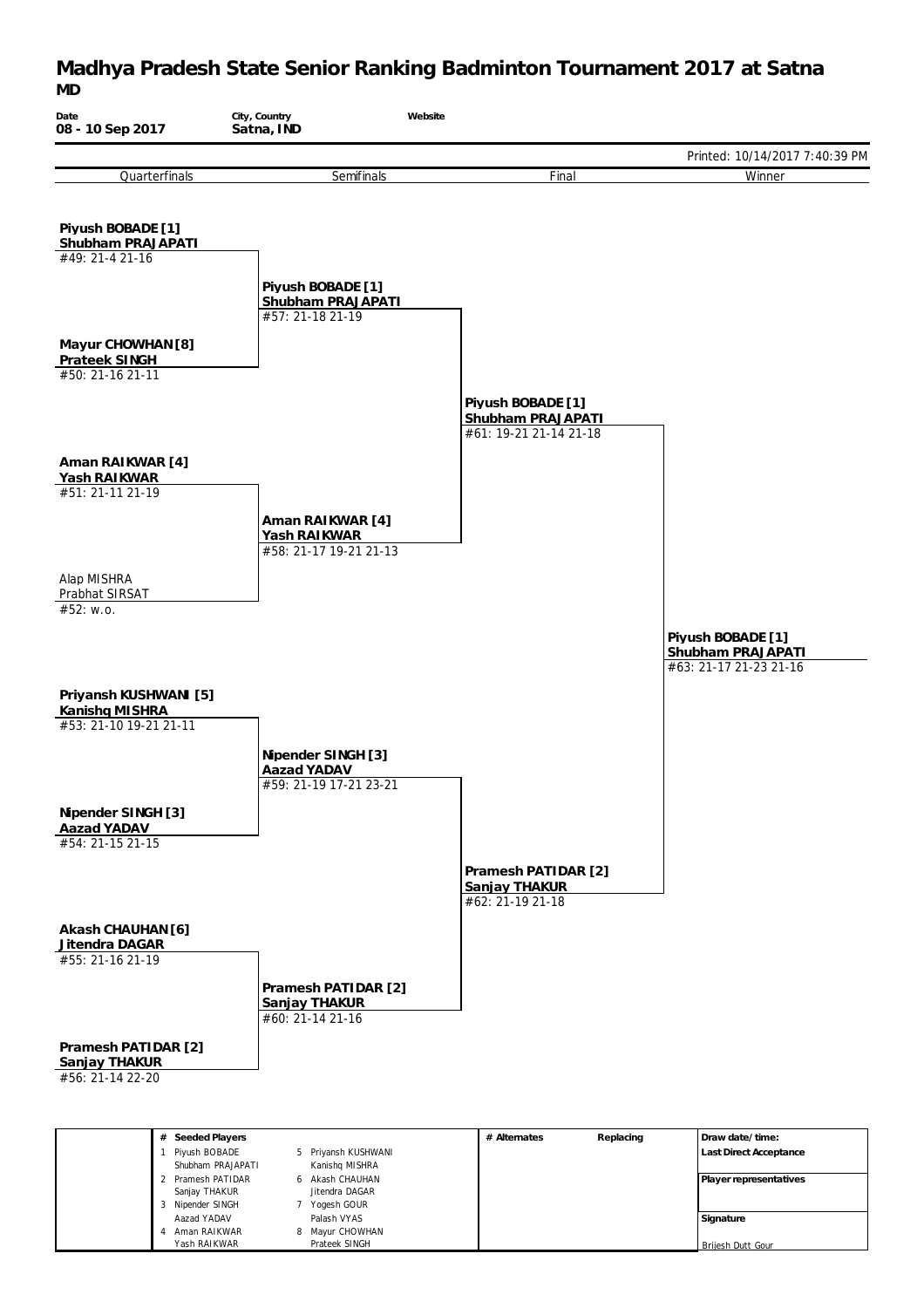## **Madhya Pradesh State Senior Ranking Badminton Tournament 2017 at Satna** *WS*

|                |            |                                |                                     |                                              |                                       | Printed: 10/14/2017 7:40:29 PM               |
|----------------|------------|--------------------------------|-------------------------------------|----------------------------------------------|---------------------------------------|----------------------------------------------|
| St.            | City       | Round 1                        | Round 2                             | Quarterfinals                                | Semifinals                            | Final                                        |
|                |            |                                |                                     |                                              |                                       |                                              |
| $\mathbf{1}$   | CWA        | Khushboo PATEL [1]             |                                     |                                              |                                       |                                              |
| $\overline{2}$ |            | Bye 1                          | Khushboo PATEL [1]<br>#1:           |                                              |                                       |                                              |
| 3              | <b>JBP</b> | Kalyani SINGH                  |                                     | Khushboo PATEL [1]<br>#17: 21-4 21-8         |                                       |                                              |
| 4              | <b>IDR</b> | Sakshi TOMAR                   | Sakshi TOMAR<br>#2: W.0.            |                                              |                                       |                                              |
| 5              | <b>BPL</b> | Himresha PURI [8]              |                                     |                                              | Khushboo PATEL [1]<br>#25: 21-9 21-11 |                                              |
|                |            |                                | Himresha PURI [8]                   |                                              |                                       |                                              |
| 6              | <b>DHR</b> | Foziya KHAN                    | #3: 14-15 15-14 15-13               | Aastha SHARMA                                |                                       |                                              |
| $\overline{7}$ | <b>UJN</b> | Aastha SHARMA                  | Aastha SHARMA                       | #18: 21-9 21-15                              |                                       |                                              |
| $\, 8$         | <b>RWA</b> | Garima SINGH                   | #4: 15-7 15-5                       |                                              |                                       |                                              |
| 9              | <b>IDR</b> | M. RATHORE [3]                 |                                     |                                              |                                       | Khushboo PATEL [1]<br>#29: 21-16 21-9        |
| 10             |            | Bye 3                          | M. RATHORE [3]<br>#5:               |                                              |                                       |                                              |
| 11             | <b>KTN</b> | Jaya TIWARI                    |                                     | M. RATHORE [3]<br>#19: 21-12 21-11           |                                       |                                              |
| 12             | <b>JBP</b> |                                | Pranjali SURESH                     |                                              |                                       |                                              |
|                |            | Pranjali SURESH                | #6: 15-8 15-7                       |                                              | M. RATHORE [3]                        |                                              |
| 13             | <b>DHR</b> | Kirti PRASAD [5]               | Kirti PRASAD [5]                    |                                              | #26: 21-16 21-19                      |                                              |
| 14             | <b>GUN</b> | Swarnim PRASAD                 | #7: 15-2 15-7                       | Kirti PRASAD [5]                             |                                       |                                              |
| 15             | <b>UJN</b> | Vijeta BHARGAVA                |                                     | #20: 21-6 21-10                              |                                       |                                              |
| -16            | JBP        | Sharmishtha TIWARI             | Sharmishtha TIWARI<br>#8: w.o.      |                                              |                                       |                                              |
| 17             | <b>DWS</b> | Bhumika VERMA                  |                                     |                                              |                                       | Khushboo PATEL [1]<br>#31: 21-18 12-21 21-19 |
| 18             | <b>BPL</b> | Anisha WASE                    | Anisha WASE<br>#9: 15-10 8-15 15-14 |                                              |                                       |                                              |
|                |            |                                |                                     | Rohini BILAWAR [7]<br>#21: 21-19 20-22 21-12 |                                       |                                              |
| 19             | <b>RWA</b> | Aishwarya MISHRA               | Rohini BILAWAR [7]                  |                                              |                                       |                                              |
| 20             | <b>IDR</b> | Rohini BILAWAR $[7]$ #10: w.o. |                                     |                                              | Najma KHAN                            |                                              |
| 21             | <b>IDR</b> | Najma KHAN                     | Najma KHAN                          |                                              | #27: 21-14 21-17                      |                                              |
| 22             | <b>JBP</b> | Sejal VERMA                    | #11: 15-13 15-3                     |                                              |                                       |                                              |
| 23             |            | Bye 4                          |                                     | Najma KHAN<br>#22: 21-15 21-11               |                                       |                                              |
| 24             | <b>RTM</b> | Anshu SHARMA [4] #12:          | Anshu SHARMA [4]                    |                                              |                                       |                                              |
| 25             | <b>DHR</b> | Samiksha SINGH                 |                                     |                                              |                                       | Aditi VERMA [2]<br>#30: 17-21 21-16 22-20    |
|                |            |                                | Garima SANJEEV                      |                                              |                                       |                                              |
| 26             | <b>BPL</b> | Garima SANJEEV                 | #13: 15-10 9-15 15-8                | Garima SANJEEV                               |                                       |                                              |
| 27             | <b>RWA</b> | Shreya SINGH                   | Shreya SINGH                        | #23: 21-1 21-7                               |                                       |                                              |
| 28             | <b>IDR</b> | T. MALAKAR [6]                 | #14: w.o.                           |                                              |                                       |                                              |
| 29             | <b>STN</b> | Poonam PANDEY                  |                                     |                                              | Aditi VERMA [2]<br>#28: 21-6 21-15    |                                              |
| 30             | <b>IDR</b> | Palak KAKANI                   | Poonam PANDEY<br>#15: w.o.          |                                              |                                       |                                              |
| 31             |            | Bye 2                          |                                     | Aditi VERMA [2]<br>#24: 21-3 21-7            |                                       |                                              |
|                |            |                                | Aditi VERMA [2]                     |                                              |                                       |                                              |
| 32             | <b>BPL</b> | Aditi VERMA [2]                | #16:                                |                                              |                                       |                                              |

 Aditi VERMA Muskan RATHORE Anshu SHARMA Kirti PRASAD Tanishka MALAKAR Rohini BILAWAR Himresha PURI **Player representatives Signature** Brijesh Dutt Gour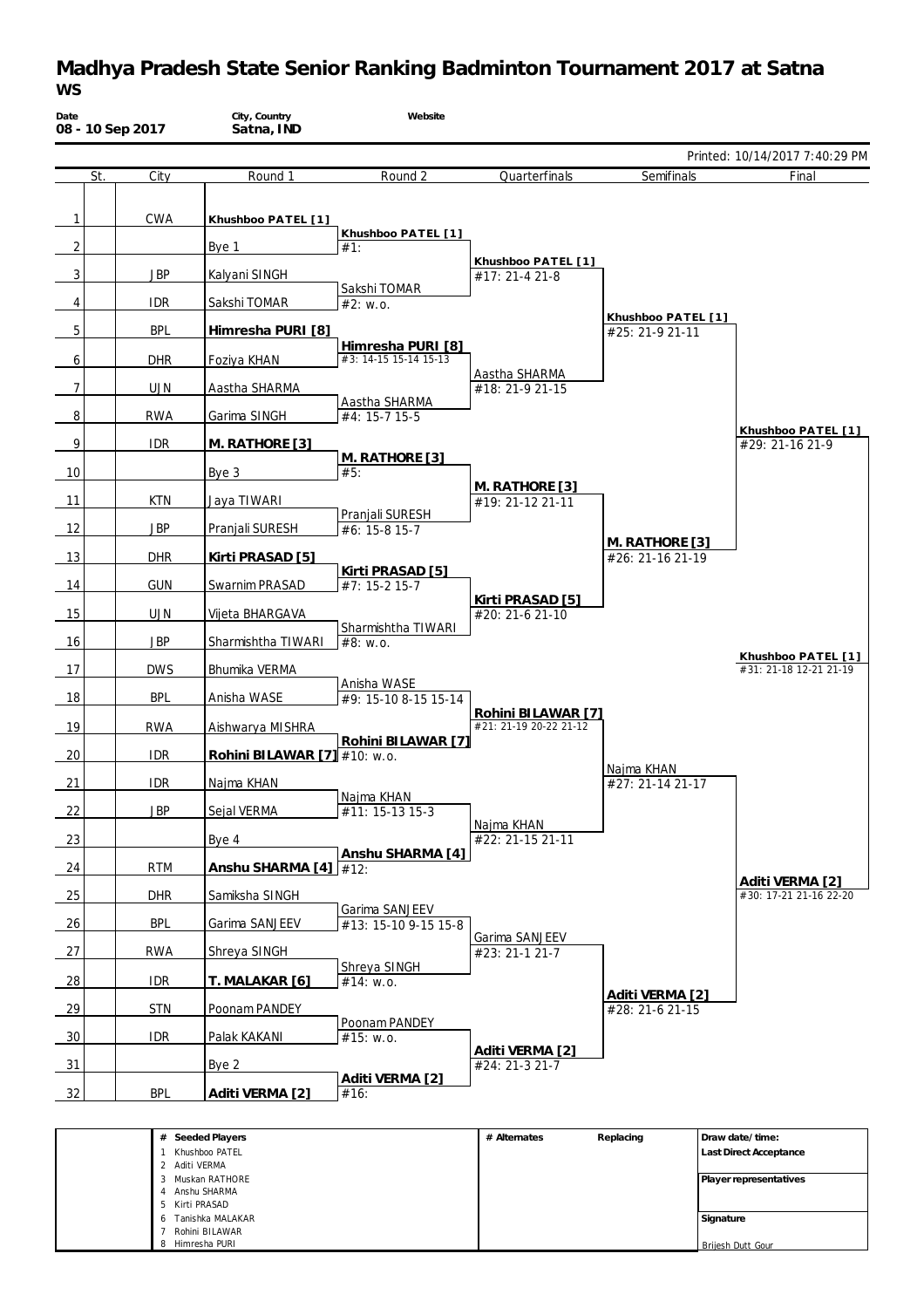### **Madhya Pradesh State Senior Ranking Badminton Tournament 2017 at Satna** *WD*

| Date<br>08 - 10 Sep 2017 |                          | City, Country<br>Satna, IND          | Website                                               |                                                       |                                                      |
|--------------------------|--------------------------|--------------------------------------|-------------------------------------------------------|-------------------------------------------------------|------------------------------------------------------|
|                          |                          |                                      |                                                       |                                                       | Printed: 10/14/2017 7:40:51 PM                       |
| St.                      | City                     | Quarterfinals                        | Semifinals                                            | Final                                                 | Winner                                               |
| $\mathbf{1}$             | CWA<br>DHR               | Khushboo PATEL [1]<br>Kirti PRASAD   |                                                       |                                                       |                                                      |
| $\overline{2}$           | <b>JBP</b><br><b>JBP</b> | Pranjali SURESH<br>Sejal VERMA       | Khushboo PATEL [1]<br>Kirti PRASAD<br>#1: 21-8 21-12  |                                                       |                                                      |
| $\mathbf{3}$             | <b>IDR</b><br><b>UJN</b> | Muskan RATHORE [4]<br>Aastha SHARMA  |                                                       | Khushboo PATEL [1]<br>Kirti PRASAD<br>#5: 21-14 21-18 |                                                      |
| 4                        | <b>JBP</b><br><b>JBP</b> | Aditi BOCHARE<br>Shalini YADAV       | Muskan RATHORE [4]<br>Aastha SHARMA<br>#2: 21-8 21-10 |                                                       |                                                      |
|                          | <b>IDR</b>               | Najma KHAN                           |                                                       |                                                       | Khushboo PATEL [1]<br>Kirti PRASAD<br>#7: 21-8 21-13 |
| $5\,$                    | <b>IDR</b><br>RTM        | Tanishka MALAKAR<br>Anshu SHARMA [3] | Anshu SHARMA [3]<br>Samiksha SINGH<br>#3: w.o.        |                                                       |                                                      |
| $\ddot{\mathbf{6}}$      | DHR                      | Samiksha SINGH                       |                                                       | Anshu SHARMA [3]<br>Samiksha SINGH<br>#6: 21-18 21-15 |                                                      |
| $\overline{7}$           | <b>JBP</b><br><b>JBP</b> | Kalyani SINGH<br>Sharmishtha TIWARI  |                                                       |                                                       |                                                      |
| 8                        | <b>BPL</b><br><b>BPL</b> | Aditi VERMA [2]<br>Anisha WASE       | Aditi VERMA [2]<br>Anisha WASE<br>#4: w.o.            |                                                       |                                                      |

| Seeded Players<br># | # Alternates | Replacing | Draw date/time:               |
|---------------------|--------------|-----------|-------------------------------|
| Khushboo PATEL      |              |           | <b>Last Direct Acceptance</b> |
| Kirti PRASAD        |              |           |                               |
| Aditi VERMA         |              |           | Player representatives        |
| Anisha WASE         |              |           |                               |
| Anshu SHARMA        |              |           |                               |
| Samiksha SINGH      |              |           | Signature                     |
| Muskan RATHORE      |              |           |                               |
| Aastha SHARMA       |              |           | Brijesh Dutt Gour             |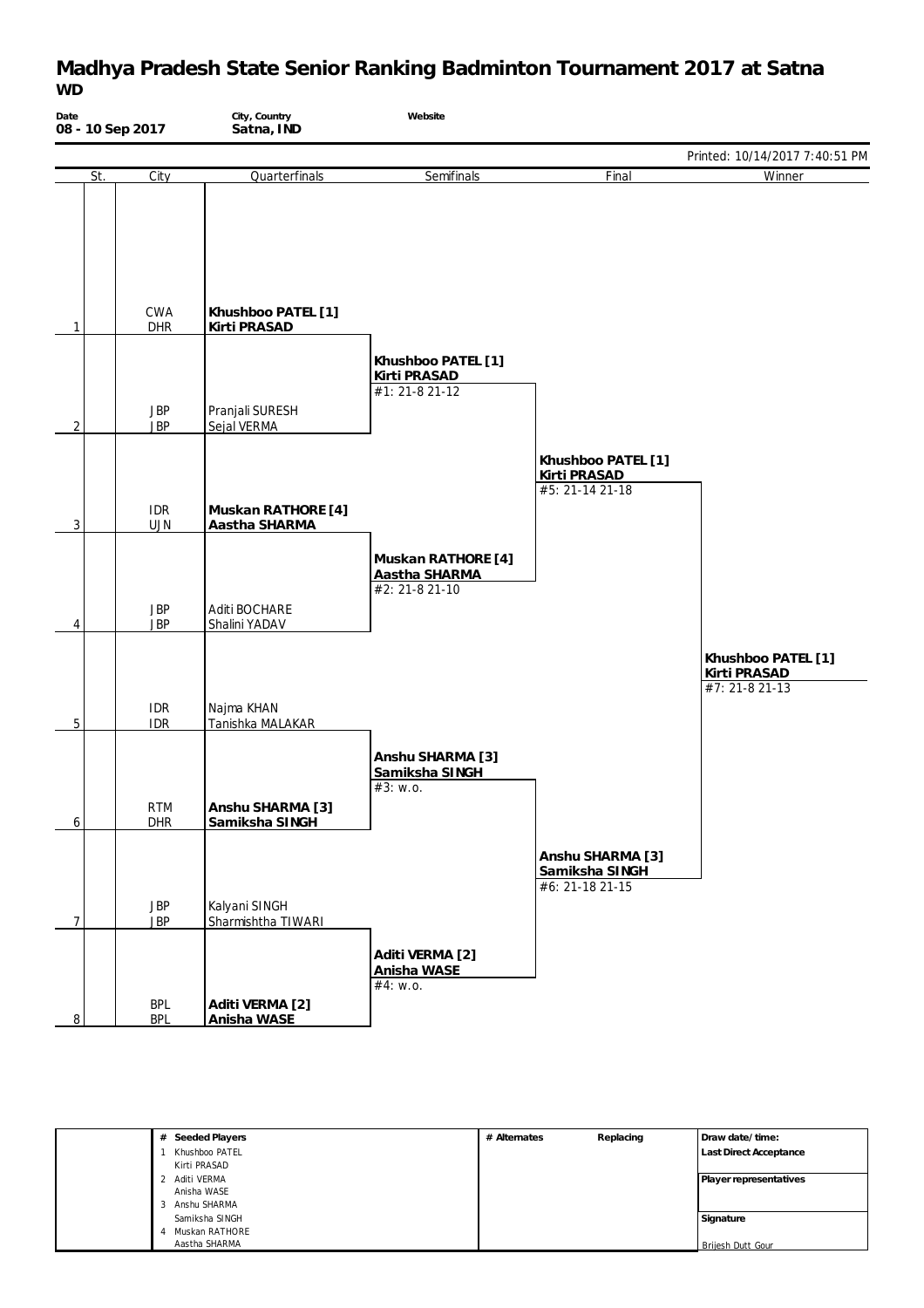### **Madhya Pradesh State Senior Ranking Badminton Tournament 2017 at Satna** *XD*

| Date<br>08 - 10 Sep 2017 |                          | City, Country<br>Satna, IND                          | Website                                                   |                                                           |                                    |                                                         |
|--------------------------|--------------------------|------------------------------------------------------|-----------------------------------------------------------|-----------------------------------------------------------|------------------------------------|---------------------------------------------------------|
|                          |                          |                                                      |                                                           |                                                           |                                    | Printed: 10/14/2017 7:41:00 PM                          |
| St.                      | City                     | Round 1                                              | Quarterfinals                                             | Semifinals                                                | Final                              | Winner                                                  |
| 1                        | <b>DHR</b><br><b>DHR</b> | Piyush BOBADE [1]<br>Samiksha SINGH                  | Piyush BOBADE [1]<br>Samiksha SINGH                       |                                                           |                                    |                                                         |
| 2                        |                          |                                                      | #1:                                                       |                                                           |                                    |                                                         |
| 3                        | <b>IDR</b><br><b>BPL</b> | Bye 1<br>A. SHAIKH<br>Himresha PURI                  | A. SHAIKH                                                 | Piyush BOBADE [1]<br>Samiksha SINGH<br>#9: 21-13 21-13    |                                    |                                                         |
| 4                        | <b>RWA</b><br><b>STN</b> | Anand NAMDEO<br>Poonam PANDEY                        | Himresha PURI<br>#2: 21-15 21-11                          |                                                           | Piyush BOBADE [1]                  |                                                         |
| 5                        | <b>CWA</b><br><b>DHR</b> | Lovel KHANDUJA [4]<br>Kirti PRASAD                   |                                                           |                                                           | Samiksha SINGH<br>#13: 21-17 21-18 |                                                         |
| 6                        |                          | Bye 3                                                | Lovel KHANDUJA [4]<br>Kirti PRASAD<br>#3:                 | Lovel KHANDUJA [4]                                        |                                    |                                                         |
| 7                        | <b>IDR</b><br><b>DHR</b> | <b>Austen NATHANIEL</b><br>Foziya KHAN               | <b>Austen NATHANIEL</b>                                   | Kirti PRASAD<br>#10: 21-14 21-15                          |                                    |                                                         |
| 8                        | JBP<br><b>JBP</b>        | Kumar Singh CHANDRA #4: 21-12 21-13<br>Shalini YADAV | Foziya KHAN                                               |                                                           |                                    |                                                         |
| 9                        | <b>JBP</b><br><b>JBP</b> | Subramani NARAYAN<br>Pranjali SURESH                 | Mayur CHOWHAN                                             |                                                           |                                    | Piyush BOBADE [1]<br>Samiksha SINGH<br>#15: 21-13 21-16 |
| 10                       | <b>DHR</b><br><b>IDR</b> | Mayur CHOWHAN<br>Najma KHAN                          | Najma KHAN<br>#5: 21-12 21-10                             |                                                           |                                    |                                                         |
| 11                       | <b>SGR</b><br><b>GUN</b> | A. SHRIVASTAVA<br>Swarnim PRASAD                     |                                                           | Aman RAIKWAR [3]<br>Aditi VERMA<br>#11: 21-19 19-21 21-18 |                                    |                                                         |
| 12                       | <b>DHR</b><br><b>BPL</b> | Aman RAIKWAR [3] #6: 21-4 21-7<br>Aditi VERMA        | Aman RAIKWAR [3]<br>Aditi VERMA                           |                                                           | Prateek SINGH [2]                  |                                                         |
| 13                       | <b>JBP</b><br><b>JBP</b> | T. GANGAKHEDKAR<br>Aditi BOCHARE                     |                                                           |                                                           | Khushboo PATEL<br>#14: 21-10 21-19 |                                                         |
| 14                       | <b>STN</b><br><b>JBP</b> | <b>Vivek SONI</b><br>Sharmishtha TIWARI              | <b>Vivek SONI</b><br>Sharmishtha TIWARI<br>#7: 21-6 21-11 | Prateek SINGH [2]                                         |                                    |                                                         |
| 15                       |                          | Bye 2                                                |                                                           | Khushboo PATEL<br>#12: w.o.                               |                                    |                                                         |
| 16                       | <b>DHR</b><br><b>CWA</b> | Prateek SINGH [2]<br>Khushboo PATEL                  | Prateek SINGH [2]<br>Khushboo PATEL<br>#8:                |                                                           |                                    |                                                         |

| # Seeded Players | # Alternates | Replacing | Draw date/time:        |
|------------------|--------------|-----------|------------------------|
| Piyush BOBADE    |              |           | Last Direct Acceptance |
| Samiksha SINGH   |              |           |                        |
| 2 Prateek SINGH  |              |           | Player representatives |
| Khushboo PATEL   |              |           |                        |
| 3 Aman RAIKWAR   |              |           |                        |
| Aditi VERMA      |              |           | Signature              |
| Lovel KHANDUJA   |              |           |                        |
| Kirti PRASAD     |              |           | Brijesh Dutt Gour      |